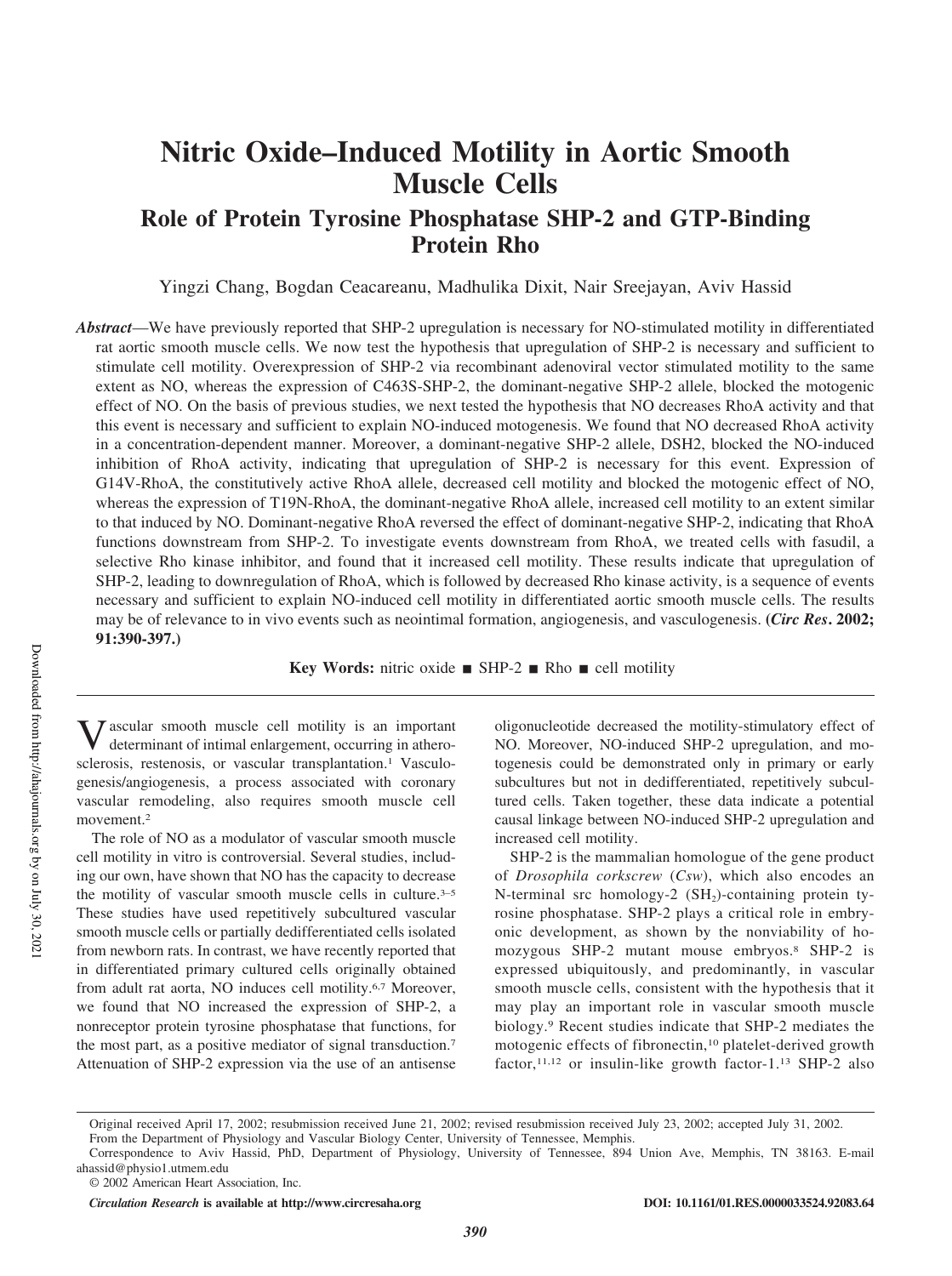plays a role in the mitogenic effect of angiotensin II in vascular smooth muscle cells.<sup>14</sup>

The small GTP-binding protein RhoA can function downstream from SHP-2, and an inverse correlation between SHP-2 and RhoA activity in cultured cells has been demonstrated.15,16 Furthermore, NO has been reported to decrease RhoA activity via the stimulation of protein kinase G (PKG).<sup>17</sup> Recent studies have found that NO can decrease RhoA in intact rat aortas<sup>18</sup> and that a decrease in Rho is associated with increased cell motility in cultured fibroblasts.<sup>19</sup>

The purpose of the present study was to test the hypothesis that SHP-2 is both necessary and sufficient to explain the capacity of NO to stimulate cell motility in differentiated primary aortic smooth muscle cell cultures. The aforementioned inverse linkage between SHP-2 and RhoA further prompted us to test the hypothesis that the NO-elicited reduction of RhoA activity is both necessary and sufficient to explain NO-induced cell motility.

# **Materials and Methods**

## **Materials**

DMEM/F-12 and FBS were from GIBCO-BRL. Penicillin, streptomycin, *S*-nitroso-*N*-acetylpenicillamine (SNAP), and 1-(5 isoquinolinylsulfonyl)homopiperazine (fasudil) were from Sigma-Aldrich Chemical Co. Insulin, transferrin, and selenium were from Collaborative Research. 2,2-(Hydroxynitrosohydrazino) *bis*ethanamine (DETANO) was from Alexis Biochemicals. Antibodies directed against SHP-2 or phosphotyrosine were from Transduction Labs, and antibody directed against the hemagglutinin antigen (HA) epitope was from Santa Cruz Biotechnology.

# **Vascular Smooth Muscle Cell Isolation and Culture via Enzymatic Dissociation**

Male Sprague-Dawley rats (100 to 150 g) were obtained from Charles River Laboratories (Bedford, Mass). Aortic smooth muscle cells were isolated and cultured as previously described.<sup>6</sup> All experiments used primary cell culture, and each individual experiment was derived from a new isolate of primary cells. This study was performed via a protocol approved by the Animal Care and Use Committee of the University of Tennessee Health Science Center, Memphis, in accordance with the *Guide for the Care and Use of Laboratory Animals* (Department of Health and Human Services, publication No. [NIH] 86-23).

# **Measurement of Cell Motility**

Motility was measured by using two slightly different monolayerwounding protocols. Details regarding the first method can be found in an earlier publication.<sup>6</sup> During the performance of these studies, we developed a second improved cell motility protocol involving wounding the monolayers by making a  $\approx$  1-mm gap with a 20- $\mu$ L pipette tip. In this protocol, cell motility, assessed using NIH Image software, was determined as the distance migrated in 24 hours.

#### **Measurement of RhoA Activity**

RhoA activity was measured via a kit purchased from Upstate Biotechnology. Briefly, active RhoA was captured via a pull-down assay using the RhoA binding domain of rhotekin, followed by Western blotting of RhoA. Results were expressed as the ratio of rhotekin-bound RhoA to total RhoA.

## **Preparation and Expression of Adenoviral Vectors**

cDNA of human sequence wild-type (WT) and inactive SHP-2, containing a mutation of the catalytically essential cysteine 463 residue to serine (C463S-SHP-2), were generously donated by Benjamin Neel (Harvard University, Cambridge, Mass). Recombinant replication-incompetent adenoviral vectors were generated with the use of a kit from Clontech. cDNA expressing the tandem domains of SHP-2, expressing the first 220 amino acids (DSH2), was prepared in our laboratory via polymerase chain reaction, using a template cDNA kindly donated by John Easton (St Jude Children's Research Hospital, Memphis, Tenn). cDNA for G14V-RhoA or T19N-RhoA was purchased from the Guthrie Institute. cDNA for RhoA alleles was flanked at the N-terminus by three copies of the HA epitope. Recombinant adenoviral vectors expressing RhoA were prepared according to a published procedure<sup>20</sup> with a kit generously provided by Beverly Davidson (University of Iowa, Iowa City). Adenoviral vectors were purified with use of a kit from Virapur and titrated via a conventional assay involving plaque formation in HEK293 cells.

#### **Results**

## **Overexpression of WT-SHP-2 Mimics, Whereas Expression of C463S-SHP-2 Blocks, Motogenic Effect of NO**

We had previously found that NO increased the expression and activity of SHP-2 in primary aortic smooth muscle cells and that antisense oligodeoxynucleotide directed against SHP-2 blocked the motogenic effect of NO.7 To test the hypothesis that SHP-2 is both necessary and sufficient to transduce this effect, we treated cells with recombinant adenoviral vectors expressing either enhanced green fluorescent protein (EGFP), as control for viral infection per se, or with adenoviral vectors expressing WT-SHP-2 or C463S-SHP-2 in the absence or presence of the NO donor SNAP.

As shown in Figure 1B, SNAP stimulated cell motility, confirming our previous results.6,7 Treatment of the cells with adenoviral vectors expressing WT or mutant SHP-2 induced transgenic protein expression that was  $\approx$  3-fold above background, as determined by Western blotting (Figure 1A). Treatment with control virus had no significant effect on smooth muscle cell motility (not shown). However, overexpression of WT-SHP-2 induced cell motility equivalent to that induced by treatment with NO donor. Expression of the catalytically inactive SHP-2 allele, C463S-SHP-2, had no significant effect on cell motility by itself, but it essentially blocked the capacity of the NO donor to induce cell motility (Figure 1B). Thus, WT-SHP-2 mimics, whereas C463S-SHP-2 blocks, the motility-stimulatory effect of NO by functioning as a dominant-negative allele. These results support the hypothesis that upregulation of SHP-2 is both necessary and sufficient to explain NO-stimulated cell motility. They also indicate that the catalytic activity of SHP-2 is necessary for transduction of the motility-stimulatory effect of NO.

#### **DSH2 Blocks NO-Induced Cell Motility**

In the next experiments, we tested the effect of expressing a dominant-negative polypeptide, which we termed DSH2 (double  $SH<sub>2</sub>$ ), encompassing the tandem  $SH<sub>2</sub>$  domains of SHP-2 but lacking the rest of the SHP-2 sequence. These experiments were performed to verify the aforementioned results by using the full-length dominant-negative C463S- $SHP-2$  and to investigate the importance of the tandem  $SH<sub>2</sub>$ domains in the interaction of SHP-2 with substrates involved in the transduction of its motility-stimulatory effect. As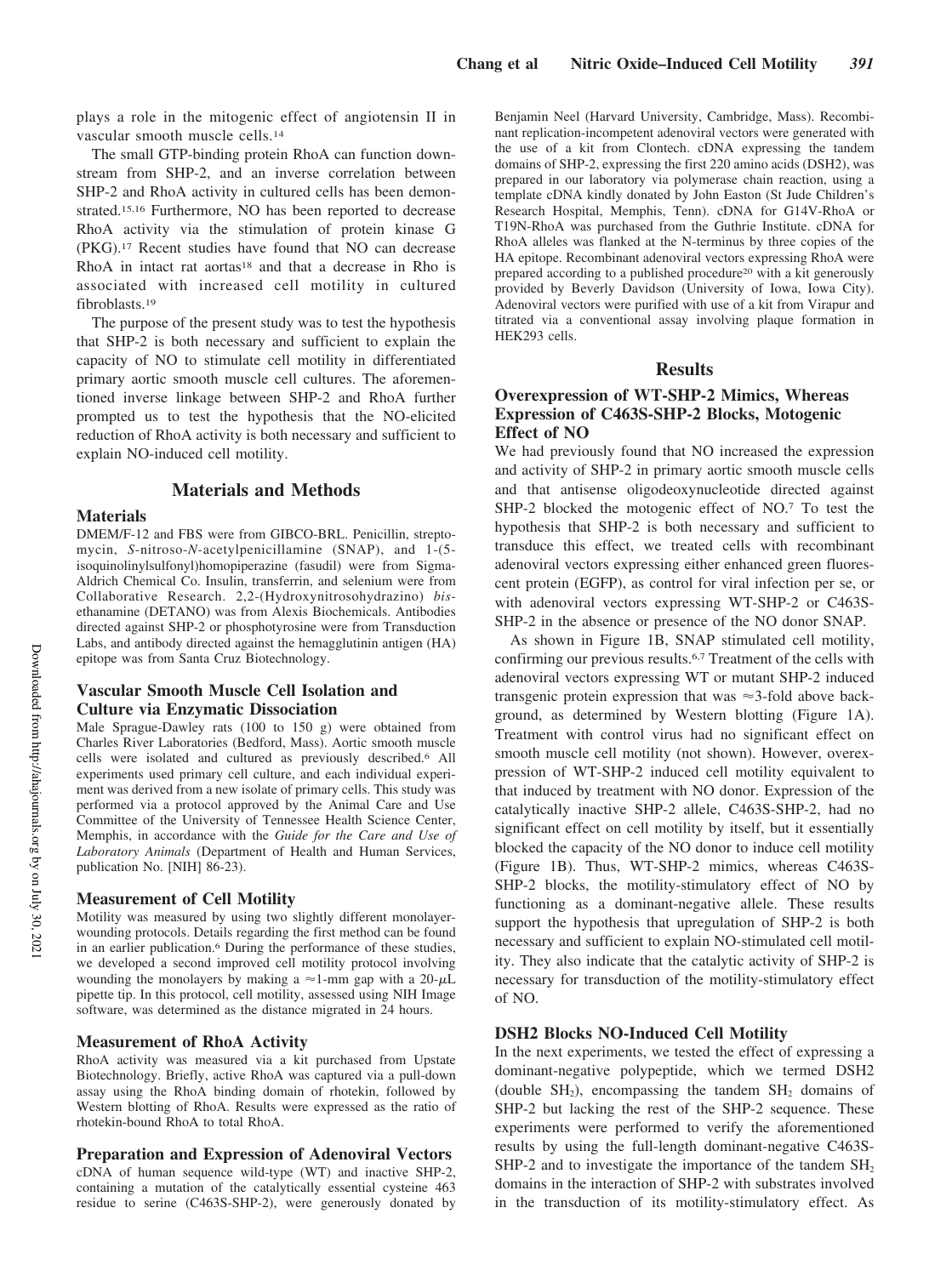

**Figure 1.** Effect of WT-SHP-2 or catalytically inactive SHP-2 on cell motility. Primary cultures of aortic smooth muscle cells were infected for 24 hours with recombinant adenovirus expressing EGFP (as control), WT-SHP-2, or C463S-SHP-2 (CS-SHP2) at a multiplicity of infection of  $\approx$  15, followed by removal of viruscontaining media and further incubation for 24 hours to allow time for protein expression. Cell migration was then measured in a wounded-culture model in cells treated for 24 hours without or with 50  $\mu$ mol/L NO donor SNAP, as described in detail earlier.<sup>6</sup> A, Expression levels of transgenic protein, as determined by Western blotting. B, Result of transgenic protein expression on cell motility. Motility results are expressed as mean $\pm$ SEM of 4 or 5 independent experiments. \**P*<0.05 vs control and \*\**P*>0.05 vs control via ANOVA, followed by Fisher's post hoc test.

shown in Figure 2A, treatment of cells with adenovirus expressing DSH2 induced significant expression of this polypeptide; moreover, expression of DSH2 did not prevent the capacity of NO to increase the levels of endogenous SHP-2. Expression of DSH2 alone had no effect on motility, but the polypeptide induced complete inhibition of the motility-stimulatory effect of the NO donor DETANO, indicating that it also functions as a dominant-negative agent (Figure 2B).

# **NO Donor Increases SHP-2 Levels but Fails to Alter SHP-2 Phosphotyrosine Levels**

Several agonists, including serum, platelet-derived growth factor, and thrombin, increase the phosphotyrosine levels of SHP-2 in cultured cells, $2<sup>1</sup>$  and phosphorylation of key tyrosine residues has been reported to activate SHP-2.<sup>22</sup> Moreover, SHP-2 has been reported to modulate its own phosphorylation levels.<sup>23</sup> These findings prompted us to investigate whether NO alters SHP-2 phosphotyrosine levels in cultured



**Figure 2.** Effect of DSH2 on cell motility. Primary cultures of aortic smooth muscle cells were infected for 24 hours with recombinant adenovirus expressing EGFP (control) or DSH2 at a multiplicity of infection of 10, followed by removal of viruscontaining media and further incubation for 24 hours to allow time for protein expression. Cell motility was then measured in a wounded-culture model in cells treated for 24 hours without or with 30  $\mu$ mol/L NO donor DETANO, as described in Materials and Methods. A, Expression levels of DSH2, as measured by Western blotting. It should be noted that antibody directed against SHP-2 specifically recognizes the N-terminal  $SH<sub>2</sub>$ domains and is therefore capable of recognizing DSH2. B, Effect of transgenic protein expression on cell motility. Motility results are expressed as mean±SEM of 3 independent experiments. \**P*0.01 relative to control; \*\**P*0.01 relative to DETANO.

rat aortic smooth muscle cells. As shown in Figure 3, DETANO increased SHP-2 levels in a concentrationdependent manner, confirming our earlier results.<sup>7</sup> Although the NO donor increased absolute phosphotyrosine levels, the levels normalized to protein (ie, phosphotyrosine per mole protein) remained constant. These results indicate that unlike several growth factors, NO upregulates SHP-2 by increasing SHP-2 protein levels rather than by inducing tyrosine phosphorylation.

### **NO Donor Decreases RhoA Activity**

SHP-2 has the capacity to reduce RhoA activity in fibroblasts, in association with increased cell motility.<sup>15</sup> Therefore, we were prompted to determine the effect of the NO donor on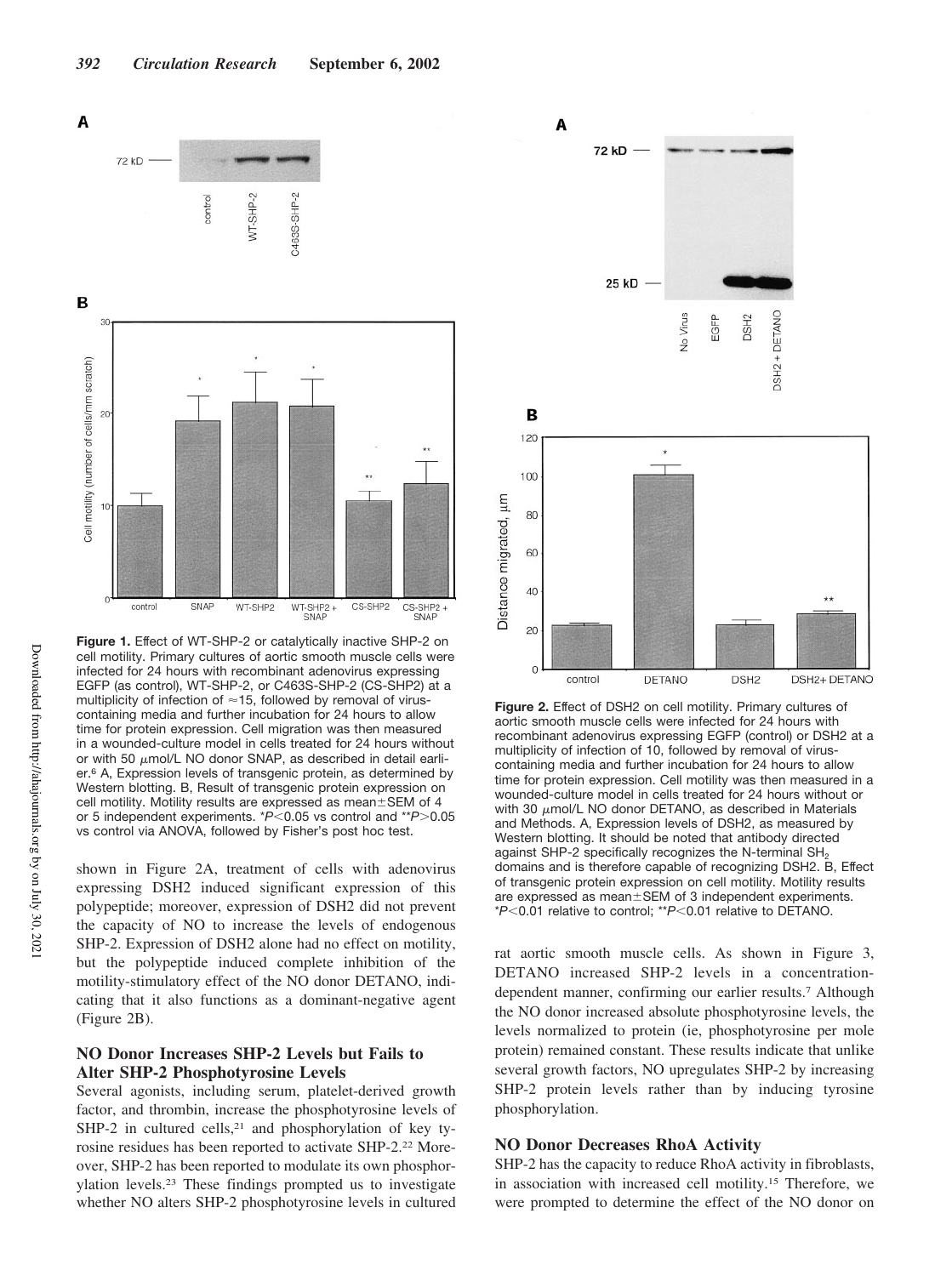

**Figure 3.** Effect of NO donor on SHP-2 phosphotyrosine levels. Cells were treated for 4 hours with DETANO (based on optimal time for upregulation of SHP-2, according to our previous study).<sup>7</sup> Immunoprecipitated SHP-2 was measured via Western blotting by using an antibody directed against SHP-2. Blots were then stripped and reprobed with antibody directed against phosphotyrosine. A, Results from a representative experiment. B, Summary of all experiments. Results are given as mean ± SEM of the ratio of phosphotyrosine (pY), normalized to SHP-2 protein (for 3 independent experiments). None of the values from treated cells was significantly different from control.

RhoA activity in aortic smooth muscle cells. The results provided in Figure 4 indicate that DETANO decreased RhoA activity in a concentration-dependent manner, supporting the possibility that this effect could be causally related to NOinduced cell motility.

# **DSH2 Blocks Capacity of NO Donor to Decrease RhoA Activity**

Previous studies have reported that inhibition of SHP-2 activity is associated with increased RhoA activity.<sup>15</sup> To determine whether upregulation of SHP-2 is necessary to account for the NO-induced inhibition of RhoA activity, we treated cells with adenovirus expressing DSH2. As shown in Figure 5, DSH2 did not have a significant effect of its own. However, the dominant-negative polypeptide essentially blocked the DETANO-induced decrease of RhoA activity, consistent with the hypothesis that upregulation of SHP-2 is necessary for NO-induced downregulation of RhoA.





treated with DETANO for 4 hours, followed by measurement of active RhoA via a pull-down experiment, as described in Materials and Methods. A, Results of a representative experiment. B, Summary of all experiments. Values were normalized to total RhoA and expressed as mean±SEM of 5 independent experiments.  $*P<0.05$  and  $*P<0.01$  vs control.

# **DN-RhoA Mimics, Whereas Constitutively Active RhoA Blocks, NO-Induced Cell Motility**

On the basis of the aforementioned results, we tested the hypothesis that a reduction of RhoA is both necessary and sufficient to explain NO-induced cell motility. Treatment of the cells with adenovirus expressing a dominant-negative RhoA allele, T19N-Rho (DN-RhoA), increased cell motility to the same extent as DETANO, as shown in Figure 7. Conversely, expression of a constitutively active RhoA allele, G14V-Rho (CA-RhoA), decreased cell motility and blocked the motogenic capacity of NO (Figure 6). These results support the hypothesis that an inhibition of RhoA is both necessary and sufficient to transduce the capacity of NO in stimulation of cell motility.

## **DN-RhoA Rescues the Inhibitory Effect of DSH2**

If RhoA were to function downstream from SHP2, we would expect that DN-RhoA would rescue the inhibitory effect of DSH2 on NO-induced cell motility. To test this hypothesis, we treated cells without or with adenovirus expressing DN-RhoA and cells without or with adenovirus expressing DSH2. As shown in Figure 7, we found that DN-RhoA abrogated the inhibitory effect of DSH2, both in the absence or presence of NO donor. This finding supports the hypothesis that RhoA functions downstream from SHP2.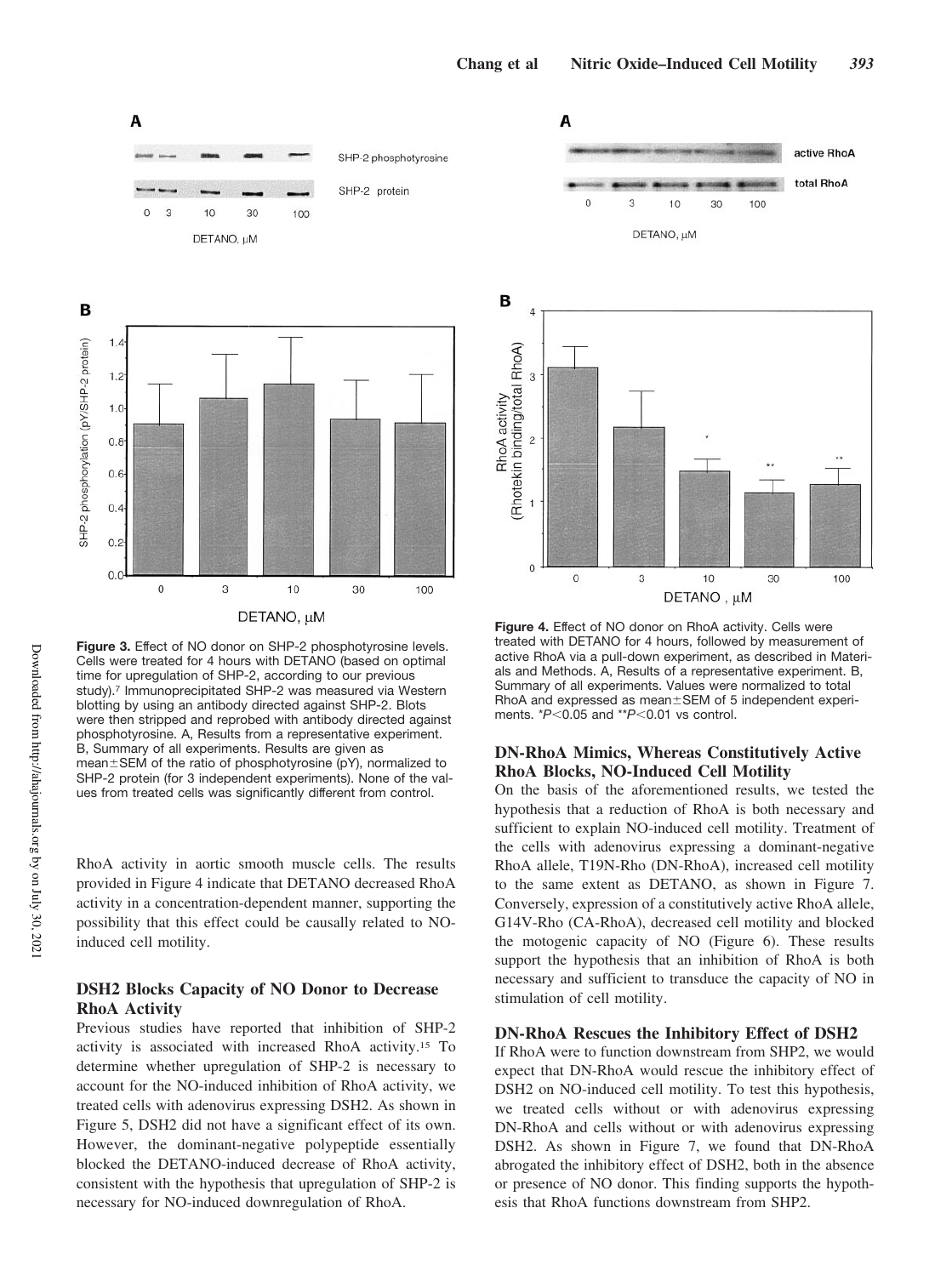

**Figure 5.** Effect of DSH2 on DETANO-induced decrease of RhoA activity. Cells were treated with recombinant adenovirus expressing EGFP (control) or DSH2 for 24 hours at a multiplicity of infection of  $\approx$  10, followed by removal of virus-containing media and further incubation for 24 hours to allow for expression of transgenic protein. Infected cells were treated with DETANO for 4 hours, followed by measurement of active RhoA via a pull-down experiment, as described ion Materials and Methods. A, Results of a representative experiment. B, Summary of all experiments. Values were normalized to total RhoA and expressed as mean ± SEM of 4 independent experiments. \* $P$ <0.01 relative to control; \*\* $P$ <0.01 relative to DETANO.

#### **Rho Kinase Inhibitor Fasudil Increases Cell Motility**

Rho kinase is a well-established Rho effector. To test the hypothesis that Rho kinase may be involved in NOstimulated cell motility, we treated aortic smooth muscle cells with a selective Rho kinase inhibitor, fasudil.<sup>24</sup> As shown in Figure 8, fasudil increased cell motility to an extent similar to that of DETANO; moreover, the combined effect of fasudil and DETANO was not significantly different from that of either agent alone. These results are consistent with the view that decreased RhoA and Rho kinase activities are sufficient to account for the motility stimulatory effect of NO.

#### **Discussion**

We report the novel findings that the NO-induced upregulation of SHP-2, leading to decreased Rho activity, is necessary and sufficient to explain the motogenic effect of NO in differentiated primary cultures of aortic smooth muscle cells. The present results are consistent with our previous study showing that reduction of SHP-2 levels via the use of antisense oligonucleotides attenuates the motogenic effect of NO.<sup>7</sup> Moreover, the finding that catalytically inactive SHP-2



**Figure 6.** Effect of constitutively active RhoA on cell motility. Cells were treated with recombinant adenovirus expressing EGFP (control) or constitutively active RhoA (CA-RhoA, G14V-RhoA) for 24 hours at a multiplicity of infection of 10, followed by removal of virus-containing media and further incubation for 24 hours to allow time for protein expression. Cells were then treated for 24 hours without or with 30  $\mu$ mol/L DETANO, and cell motility was measured as described. A, RhoA expression as determined by Western blotting, using antibody directed against HA. B, Results of 4 to 7 independent cell motility experiments, expressed as mean ± SEM. \**P*<0.01 relative to control; \*\**P*<0.01 relative to treatment with DETANO.

fails to mediate the motility effect of NO but acts instead as a dominant-negative allele indicates that the activity of SHP-2 is necessary for inducing cell motility. This is in contrast to at least one previous publication, which reported that the catalytic activity of SHP-2 is dispensable for JAK tyrosine kinase–mediated signal transduction.<sup>25</sup>

NO induces opposite effects on cell motility and proliferation in cultured cell models expressing different phenotypes. Thus, in relatively dedifferentiated aortic smooth muscle cells, including subcultured cells or cells isolated from newborn rats,<sup>26</sup> NO decreases cell motility as well as proliferation.3–5,27 We have recently reported that the antimotogenic effect of NO in cells from newborn rats requires upregulation of a protein tyrosine phosphatase, PTP1B, generally considered to be a negative regulator of signal transduction.4,5

In contrast, in more differentiated aortic smooth muscle cells isolated from adult rat aorta, NO potentiates the effect of growth factors on cell proliferation and induces cell motility, as shown by the current and previous studies from our laboratory.6,7,28 It is also noteworthy that our present findings are consistent with the results of another group documenting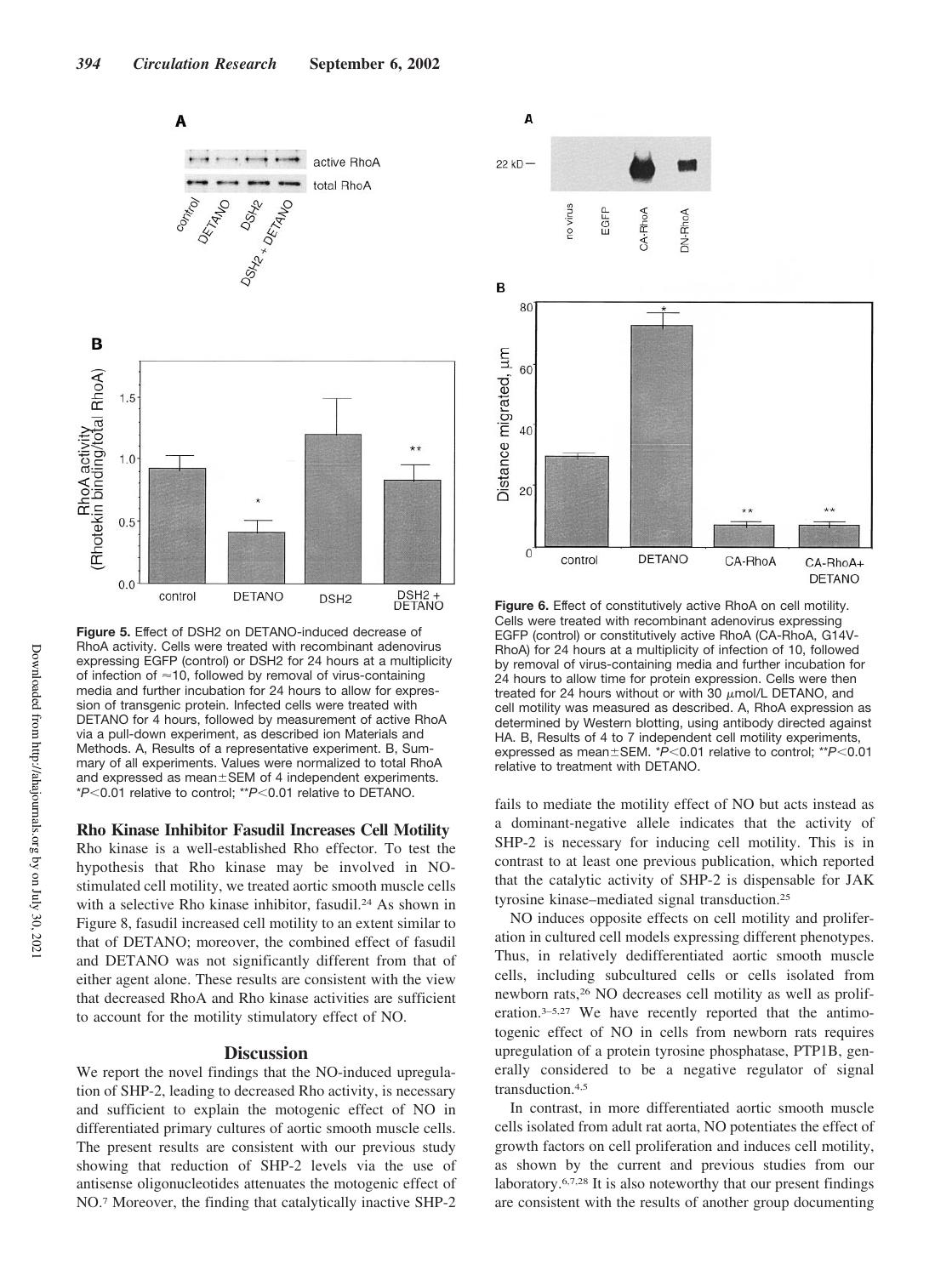

**Figure 7.** Effect of DN-RhoA on basal or DSH2-induced inhibition of cell motility. Cells were treated with adenovirus expressing EGFP (control), DSH2, or DN-RhoA for 24 hours at a multiplicity of infection of  $\approx$  10, followed by removal of media and further incubation for 24 hours to allow time for protein expression. Cells were then treated for 24 hours without or with 30  $\mu$ mol/L DETANO, and cell motility was measured as described. Results are mean±SEM of 3 experiments. \*P<0.01 relative to control; \*\* $P$ <0.01 relative to treatment with DSH2; and \*\*\**P*<0.01 relative to DSH2+DETANO.

that NO stimulates the mitogen-activated protein kinase pathway in differentiated aortic smooth muscle cells.<sup>29</sup> Moreover, a dual effect of the same agent on growth and movement of cells is not unique to the NO system, inasmuch as transforming growth factor- $\beta$  and tumor necrosis factor ligands also induce inhibition or stimulation of proliferation in smooth muscle and other cell types.30,31



**Figure 8.** Effect of fasudil, a Rho kinase inhibitor, on cell motility. Cells were treated without or with 30  $\mu$ mol/L fasudil or 30  $\mu$ mol/L DETANO for 24 hours. Cell motility was measured in a wounded-culture model as described earlier. Results are expressed as mean±SEM of 6 independent experiments. \* $P$ <0.01 vs control.

SHP-2 contains two SH<sub>2</sub> domains consisting of conserved sequences of  $\approx$ 100 amino acids each and a C-terminal hydrophilic domain containing several tyrosine phosphorylation sites.<sup>32</sup> The enzyme binds directly via its N-terminal  $SH<sub>2</sub>$ domains to phosphotyrosine residues of several activated tyrosine kinase–linked receptors, such as the platelet-derived growth factor and epidermal growth factor receptors.<sup>33</sup> SHP-2 then becomes tyrosine-phosphorylated, which creates binding sites for SH<sub>2</sub> domain–containing molecules such as the adapter protein Grb2.<sup>34</sup> These effects are associated with activation of the Ras/mitogen-activated protein kinase cascade, leading to increased cell proliferation or motility. Moreover, a recent study has indicated that phosphorylation of two specific tyrosine residues induces upregulation of SHP-2 activity.<sup>22</sup> Thus, a potential mechanism of activation of SHP-2 by NO would be increased tyrosine phosphorylation. However, we found that NO-stimulated upregulation of SHP-2 failed to alter SHP-2 phosphotyrosine levels. Thus, increased SHP-2 protein levels induced by NO, rather than tyrosine phosphorylation, can explain the finding of increased SHP-2 activity, as reported previously.<sup>7</sup> However, we cannot rule out the possibility that tyrosine phosphorylation in one domain of SHP-2 is masked by dephosphorylation occurring in a different region.

At least two potential mechanisms could account for the capacity of NO to reduce RhoA activity via upregulation of SHP-2. First, a recent study has found that SHP-2 decreases RhoA activity, possibly via dephosphorylation and inactivation of a Rho–guanine-nucleotide exchange factor.<sup>15</sup> Second, cGMP causes translocation of Rho to the cytosol, indirectly indicative of Rho inactivation, together with phosphorylation of a serine residue in RhoA.<sup>35</sup> The relevance and relative importance of these mechanisms for NO-induced cell motility remain to be determined. However, we have previously shown that NO-induced SHP-2 upregulation and cell motility are mediated via a cGMP-dependent mechanism and that NO fails to upregulate SHP-2 and motility in subcultured aortic smooth muscle cells that are deficient in PKG.<sup>7</sup> These observations and the present findings together support the view that NO induces cell motility via a mechanism requiring cGMP and SHP-2.

In contrast to the present findings, at least two studies have reported that increased Rho and Rho kinase activities are associated with increased smooth muscle cell motility.36,37 However, both of these studies were performed in subcultured vascular smooth muscle cells, which express a fundamentally different cytoskeletal phenotype than the differentiated cells used in the present study. Whether and how the difference in cytoskeletal phenotype explains the divergent effects of RhoA on cell motility remains to be determined.

The mechanism by which decreased RhoA activity contributes to increased cell motility is unclear, although recent studies have provided evidence that the capacity of cells to extend protrusions and polarize in the direction of migration is associated with reduced RhoA activity.<sup>19,38</sup> Another potential mechanism that could lead to increased cell motility is altered cell adhesion. We and others have reported that NO decreases cell adhesion in several cell types, including smooth muscle cells, 4,39,40 a finding that could explain in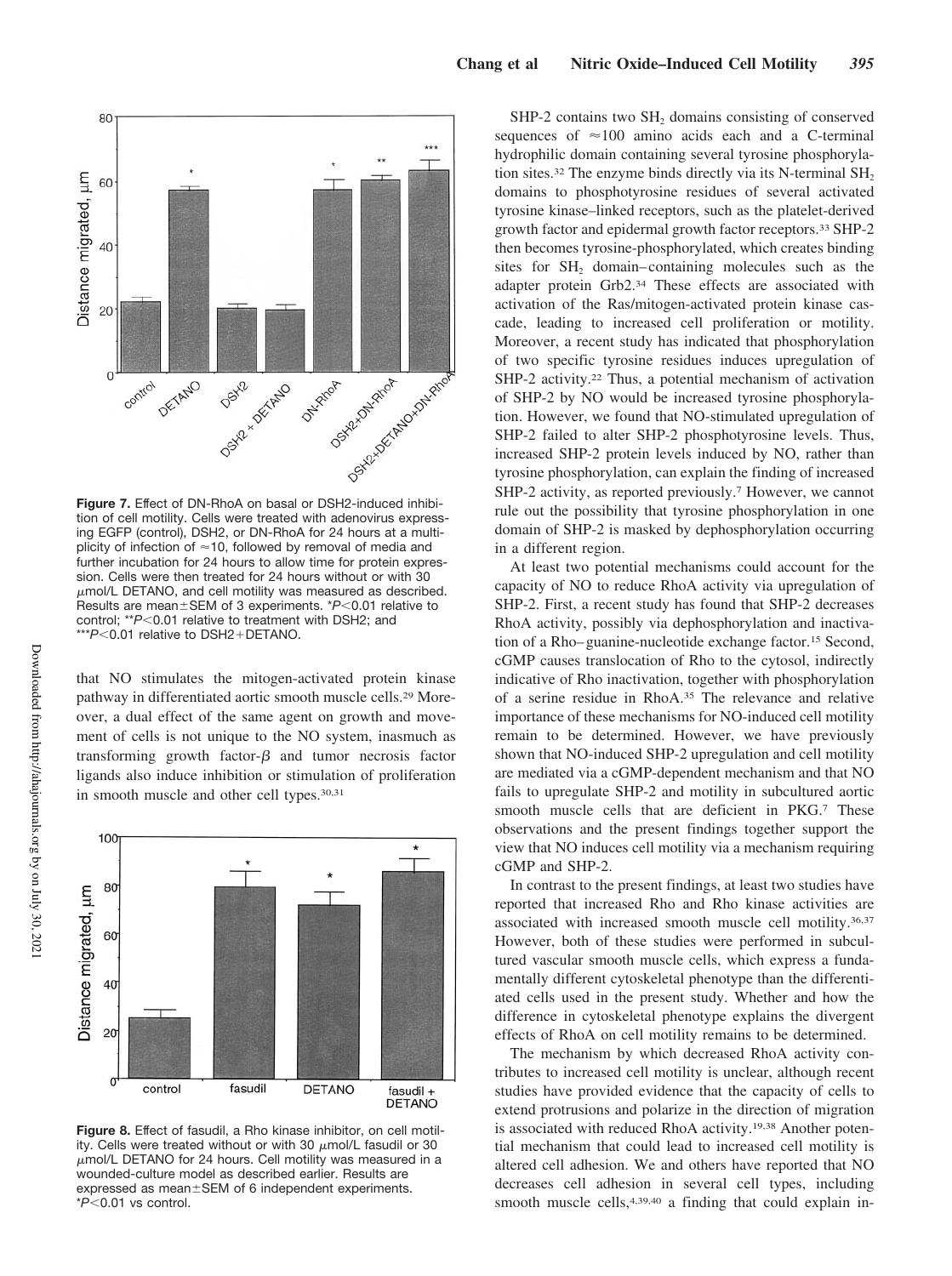creased cell motility. Moreover, inhibition of SHP-2, which increases RhoA activity, has been shown to enhance cell adhesion in fibroblasts<sup>15</sup>; therefore, we speculate that reduction of RhoA activity may, reciprocally, decrease cell adhesion, resulting in increased motility.

Because of the capacity of a selective Rho kinase inhibitor, fasudil, to mimic the motility stimulatory effect of NO, we infer that the reduction of Rho kinase activity is a downstream effect mediating NO-stimulated cell motility. Proteins downstream from Rho kinase include LIM (Lin-11, Isl-1, Mec-3) kinase, phosphatidylinositol-4-phosphate 5-kinase, and myosin light chain phosphatase.<sup>41,42</sup> Precisely how these potential pathways might regulate NO-induced cell motility is not known, but it has been reported that increased LIM kinase, phosphatidylinositol-4-phosphate 5-kinase, and/or myosin phosphorylation may contribute to the assembly of focal adhesions, leading to increased adhesion.<sup>43</sup> Reciprocally, it would be expected that decreased Rho kinase activity would contribute to the disassembly of focal adhesions, leading to decreased adhesion and increased motility.

An independent mechanism involved in the regulation of the cytoskeleton involves the binding of NO-stimulated PKG to myosin light chain phosphatase, inducing activation of the phosphatase.<sup>44</sup> This would then be expected to be associated with cytoskeletal disassembly and decreased cell adhesion. Although we cannot rule out a requirement for a direct association between PKG and myosin phosphatase, the present results show that a direct interaction is insufficient to elicit NO-stimulated cell motility, the basis of the requirement of SHP-2 as well as RhoA downregulation in this effect.

That vascular injury–induced neointimal formation is dependent on vascular smooth muscle proliferation and motility and is associated with the upregulation of inducible NO synthase (iNOS) is well established.<sup>45</sup> However, the effect of NO on vascular injury–induced neointimal formation is controversial. A preponderance of evidence indicates that NO attenuates neointimal enlargement after vascular injury. Paradoxically, iNOS knockout in mice attenuates injury-induced neointimal formation, indicating that some aspect related to iNOS activity, perhaps NO generation, may be necessary for the development of a neointima.<sup>46</sup> Moreover, neointimal enlargement is a complex process that is also associated with infiltration of injured tissues by inflammatory cells, the activity of which is independently suppressed by NO.<sup>47</sup> In the face of this complexity and in the absence of additional in vivo experiments, it is difficult to speculate on the direct pathophysiological relevance of our results to injury-induced neointimal formation.

A second pathophysiological process that may involve vascular smooth muscle motility under the influence of NO is vasculogenesis/angiogenesis. This process is of importance in coronary collateral generation and requires vascular smooth muscle motility as part of a process of remodeling, generally triggered by ischemia or an inflammatory response.2,48 An early event that occurs in remodeling is decreased smooth muscle cell adhesion.<sup>2</sup> Moreover, flow-induced remodeling has been reported to be NO dependent,<sup>49</sup> raising the possibility that NO is also an important mediator of vasculogenesis/ angiogenesis. Indeed, at least two recent studies have reported a requirement of NO in angiogenesis,<sup>50,51</sup> supporting the possibility that the present results may be of relevance to new blood vessel formation.

In summary, we have shown that NO stimulates cell motility in differentiated aortic smooth muscle cells in culture via a mechanism requiring SHP-2 upregulation followed by RhoA inhibition. Moreover, either SHP-2 upregulation or RhoA inhibition is sufficient to mediate the motogenic effect of NO. These findings may be of relevance to neointimal formation and vasculogenesis/angiogenesis.

## **Acknowledgments**

This study was supported by US Public Health Service grant HL-63886; the Vascular Biology Center, University of Tennessee, Memphis; and a postdoctoral fellowship to Nair Sreejayan from the American Heart Association, Southeastern Affiliate.

#### **References**

- 1. Schwartz SM. Perspectives series: cell adhesion in vascular biology: smooth muscle migration in atherosclerosis and restenosis. *J Clin Invest*. 1997;99:2814–2816.
- 2. Schaper W, Ito WD. Molecular mechanisms of coronary collateral vessel growth. *Circ Res*. 1996;79:911–919.
- 3. Sarkar R, Meinberg EG, Stanley JC, Gordon D, Webb RC. Nitric oxide reversibly inhibits the migration of cultured vascular smooth muscle cells. *Circ Res*. 1996;78:225–230.
- 4. Hassid A, Yao J, Huang S. NO alters cell shape and motility in aortic smooth muscle cells via protein tyrosine phosphatase 1B activation. *Am J Physiol*. 1999;277:H1014–H1026.
- 5. Sreejayan N, Lin Y, Hassid A. NO attenuates insulin signaling and motility in aortic smooth muscle cells via a protein tyrosine phosphatase 1B-mediated mechanism. *Arterioscler Thromb Vasc Biol*. 2002;22: 1086–1092.
- 6. Brown C, Pan X, Hassid A. Nitric oxide and C-type atrial natriuretic peptide stimulate primary aortic smooth muscle cell migration via a cGMP-dependent mechanism: relationship to microfilament dissociation and altered cell morphology. *Circ Res*. 1999;84:655–667.
- 7. Brown C, Lin Y, Hassid A. Requirement of protein tyrosine phosphatase SHP2 for NO-stimulated vascular smooth muscle cell motility. *Am J Physiol*. 2001;281:H1598–H1605.
- 8. Saxton TM, Henkemeyer M, Gasca S, Shen R, Rossi DJ, Shalaby F, Feng GS, Pawson T. Abnormal mesoderm patterning in mouse embryos mutant for the SH2 tyrosine phosphatase Shp-2. *EMBO J*. 1997;16:2352–2364.
- 9. Adachi M, Iwaki H, Shindoh M, Akao Y, Hachiya T, Ikeda M, Hinoda Y, Imai K. Predominant expression of the src homology 2-containing tyrosine phosphatase protein SHP2 in vascular smooth muscle cells. *Virchows Arch*. 1997;430:321–325.
- 10. Yu DH, Qu CK, Henegariu O, Lu X, Feng GS. Protein-tyrosine phosphatase Shp-2 regulates cell spreading, migration, and focal adhesion. *J Biol Chem*. 1998;273:21125–21131.
- 11. Qi JH, Ito N, Claesson-Welsh L. Tyrosine phosphatase SHP-2 is involved in regulation of platelet-derived growth factor-induced migration. *J Biol Chem*. 1999;274:14455–14463.
- 12. Ronnstrand L, Arvidsson AK, Kallin A, Rorsman C, Hellman U, Engstrom U, Wernstedt C, Heldin CH. SHP-2 binds to Tyr763 and Tyr1009 in the PDGF  $\beta$ -receptor and mediates PDGF-induced activation of the Ras/MAP kinase pathway and chemotaxis. *Oncogene*. 1999;18: 3696–3702.
- 13. Manes S, Mira E, Gomez-Mouton C, Zhao ZJ, Lacalle RA, Martinez AC. Concerted activity of tyrosine phosphatase SHP-2 and focal adhesion kinase in regulation of cell motility. *Mol Cell Biol*. 1999;19:3125–3135.
- 14. Marrero MB, Venema VJ, Ju H, Eaton DC, Venema RC. Regulation of angiotensin II-induced JAK2 tyrosine phosphorylation: roles of SHP-1 and SHP-2. *Am J Physiol*. 1998;275:C1216–C1223.
- 15. Schoenwaelder SM, Petch LA, Williamson D, Shen R, Feng GS, Burridge K. The protein tyrosine phosphatase Shp-2 regulates RhoA activity. *Curr Biol*. 2000;10:1523–1526.
- 16. Kodama A, Matozaki T, Shinohara M, Fukuhara A, Tachibana K, Ichihashi M, Nakanishi H, Takai Y. Regulation of Ras and Rho small G proteins by SHP-2. *Genes Cells*. 2001;6:869–876.